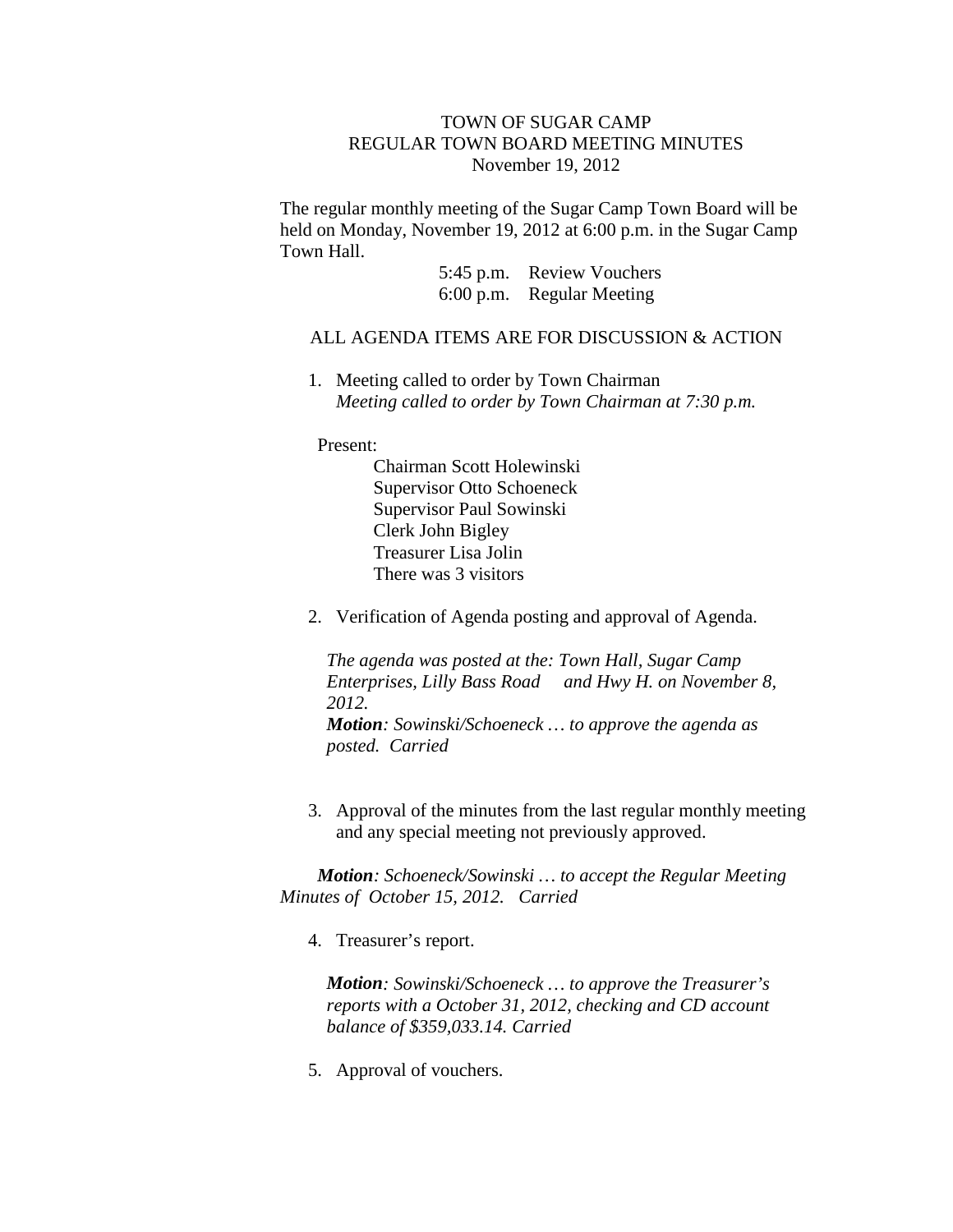*Motion: Schoeneck/Sowinski … to approve the vouchers of \$228,275.64 as presented. Carried*

- 6. Public Comments: *None*
- 7. Correspondences: *None*
- 8. Old Business: *None*

## **NOTE: The Board will adjourn at 6:45 to the Budget Hearing and reconvene at the conclusion of the Budget Hearing to act on matters approved at the hearing and conclude the regular meeting.**

- 9. New Business:
- A. Treasurer Letter for 2013 *Motion: Schoeneck/Sowinski …to accept the Treasurer's Letter with changed. Carried.*
- B. Delinquent Personal Property Tax Update *Town Treasurer, Lisa Jolin, reviewed with the board the updated list of town persons owing back personal property taxes. No action was taken.*
- C. Consider an Administrative Review Permit from Graig Weinand for tourist rooming house at 7729 Channel Rd. Review Coordination Land Use Plan *Motion: Sowinski/Schoeneck …that the town board has no objections for a tourist rooming house to be located at 7729 Channel Rd. Carried*
- D. Consider CSM request from Kevin Kadlec at the intersection of County Road H and Lone Pine Road. *No paper work was received; this item will be on the December meeting.*
- E. Consider a Resolution in Support of a Constitutional Amendment for Fair Share for Local Roads. *Motion: Schoeneck/Sowinski …to support the constitutional amendment as presented. The clerk will retype the amendment, sign and mail it. Carried.*
- F. Road Work Report: *Motion: Sowinski/Schoeneck … to accept report as presented. Carried*
- G. Town Hall Report: *Motion: Sowinski/Schoeneck … to accept report as presented. Carried*